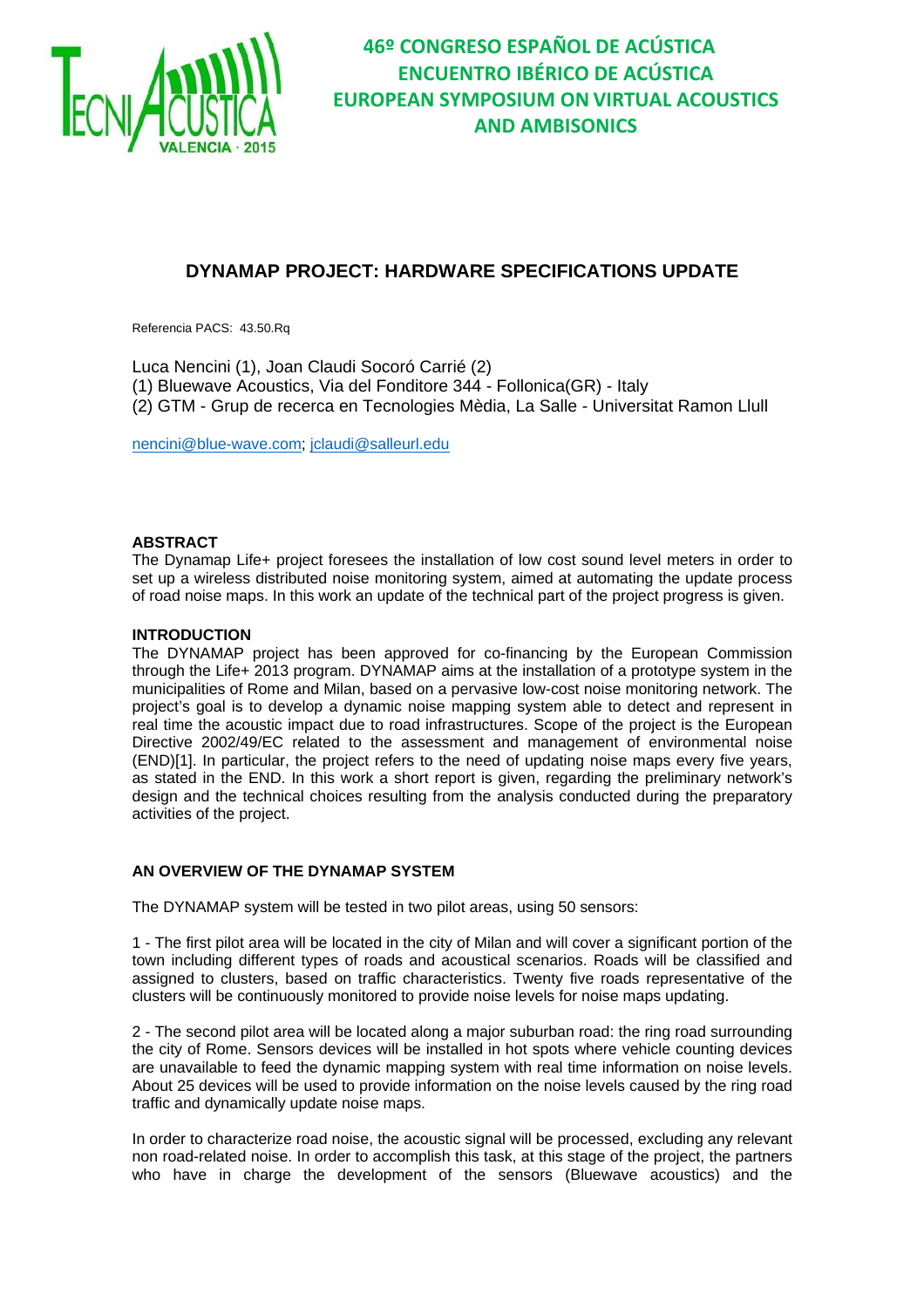

# **46º CONGRESO ESPAÑOL DE ACÚSTICA ENCUENTRO IBÉRICO DE ACÚSTICA EUROPEAN SYMPOSIUM ON VIRTUAL ACOUSTICS AND AMBISONICS**

implementation of the Anomalous Event Noise Detection algorithm (GTM – La Salle), agreed to evaluate the possibility of implementing this functionality on each monitoring node. The main reason was to obtain a more scalable system, because if the signal processing is distributed then the need of variable computational load at the central server (e.g. depending on the number of monitoring stations, the transmission of raw audio data or some type of acoustic parameters and its further analysis could be very complex) is avoided.

For each sensor, a classified output like this should be produced every second:

00001 – 151021113200 - 58.0 - 0

The first number is the sensor identifier, the second number is a timestamp, the third is a dB(A) level and the fourth one is an indicator standing for "road" or "non road" event. All those data will be stored in a remote web server by mean of wireless data communication system like GPRS or 3G.

Levels without spurious events will be averaged on a time period that will be defined in order to make the mapping model properly work. The magnitude order of this period should be ranging from some minutes to an hour. This time period will be the temporal base to update the map.

For each of the monitored road source and for the remaining road sources a complete noise map is calculated and saved for the entire mapping area by logarithmic sum of the single maps weighted then with measured level as shown in the scheme below. This application is nowadays extremely fast as no further recalculation of the sound propagation is required to adapt the noise map to the measured data.



added together weighting them with measured sound level.

Figure 1 – DYNAMAP working principle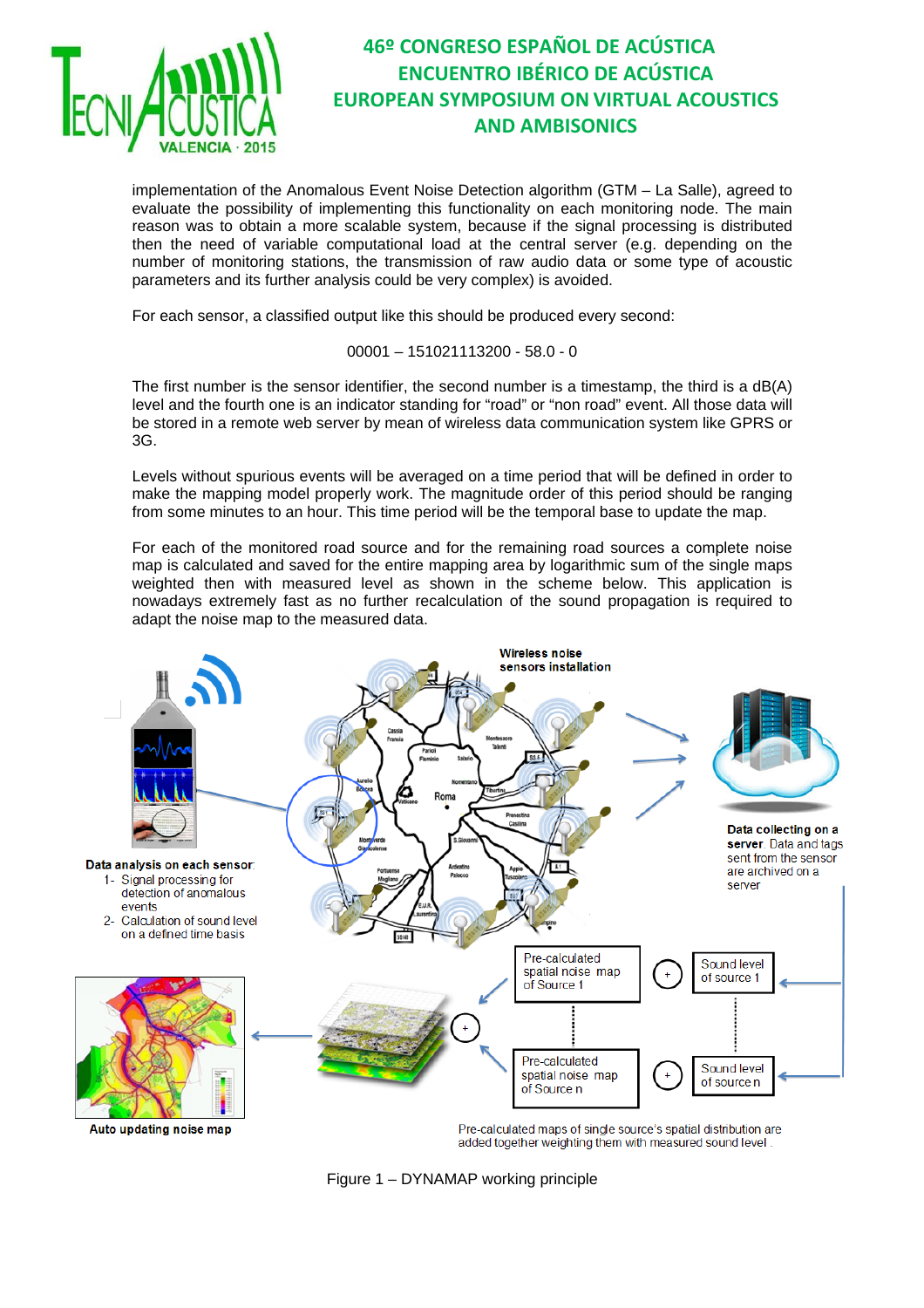

# **46º CONGRESO ESPAÑOL DE ACÚSTICA ENCUENTRO IBÉRICO DE ACÚSTICA EUROPEAN SYMPOSIUM ON VIRTUAL ACOUSTICS AND AMBISONICS**

### **TYPES OF LOW COST NOISE MONITORING NETWORKS**

There are many ways of classifying a sensor network (according to network topology, to transmission protocols, etc.). For the purpose of this paper, sensor networks for environmental noise monitoring can be roughly distinguished in two different groups: embedded pc based and microcontroller based. These two kind of devices are described below:

#### - Embedded pc monitoring systems

In the last decade, the exponential growth in computing technologies made possible to reduce a lot the computers size. Actually it is possible to find small computer boards having size less than 10x10 cm at very cheap prices, equipped with high quality sound board. Such system can be equipped with gprs/3g/4g modem or Wi-Fi connection and a signal analysis software that processes incoming data from the sound board, using a cheap microphone. These kind of system present the advantage of being low cost and they can be remotely fully updated and reprogrammed. Moreover they can be coded with specific algorithm executing particular complex tasks as noise recognition, source position tracking etc. The disadvantage of those systems is the high power consumption, that is actually at least 2-3 W, so they need direct power supply or big solar panels making difficult the application for a very pervasive monitoring using hundred of sensors.

#### - Microcontroller and digital signal processor systems

The main advantage of this kind of system is the possibility to implement low power applications (200 mW mean equivalent consumption or less) that permit to power these devices with solar panels or with other energy harvesting systems. The disadvantage of those systems is the reduced possibility to modify and remotely control the device in order to implement complex tasks.

Well known standard noise monitoring systems compliant to class I IEC 61672[2] (like ones like Norsonic, Bruel&Kjaer, 01dB etc.) are usually made using technology described in the second group.

#### **TECHNICAL DETAILS OF THE MONITORING STATIONS USED IN DYNAMAP**

Due to prototypal nature of the sensors network to be installed, it is advisable to use a flexible system that can be remotely accessed and programmed in order to run and calibrate specific audio processing scripts. So we abandoned the idea of using microcontroller based sensing nodes and to use instead embedded computers that offer the advantages described before. Another advantage given by this choice is the possibility to pre-process data on sensor boards to make events detection, and avoiding to send a lot of acoustic data to the central server as said before. This will also guarantee better scalability of the system, reducing the computational load on the central server if the number of sensing units is increased.

A first set of basic specifications has been defined for each monitoring station and it is listed below:

- 40-100 dB(A) broadband linearity range
- 35-115 dB working range whit acceptable THD and narrowband floor noise level
- 1 second time base Leq(A) level
- Possibility of audio recording
- Internal circular backup data storage of calculated data
- VPN connection
- GPRS/3G/WiFi connection